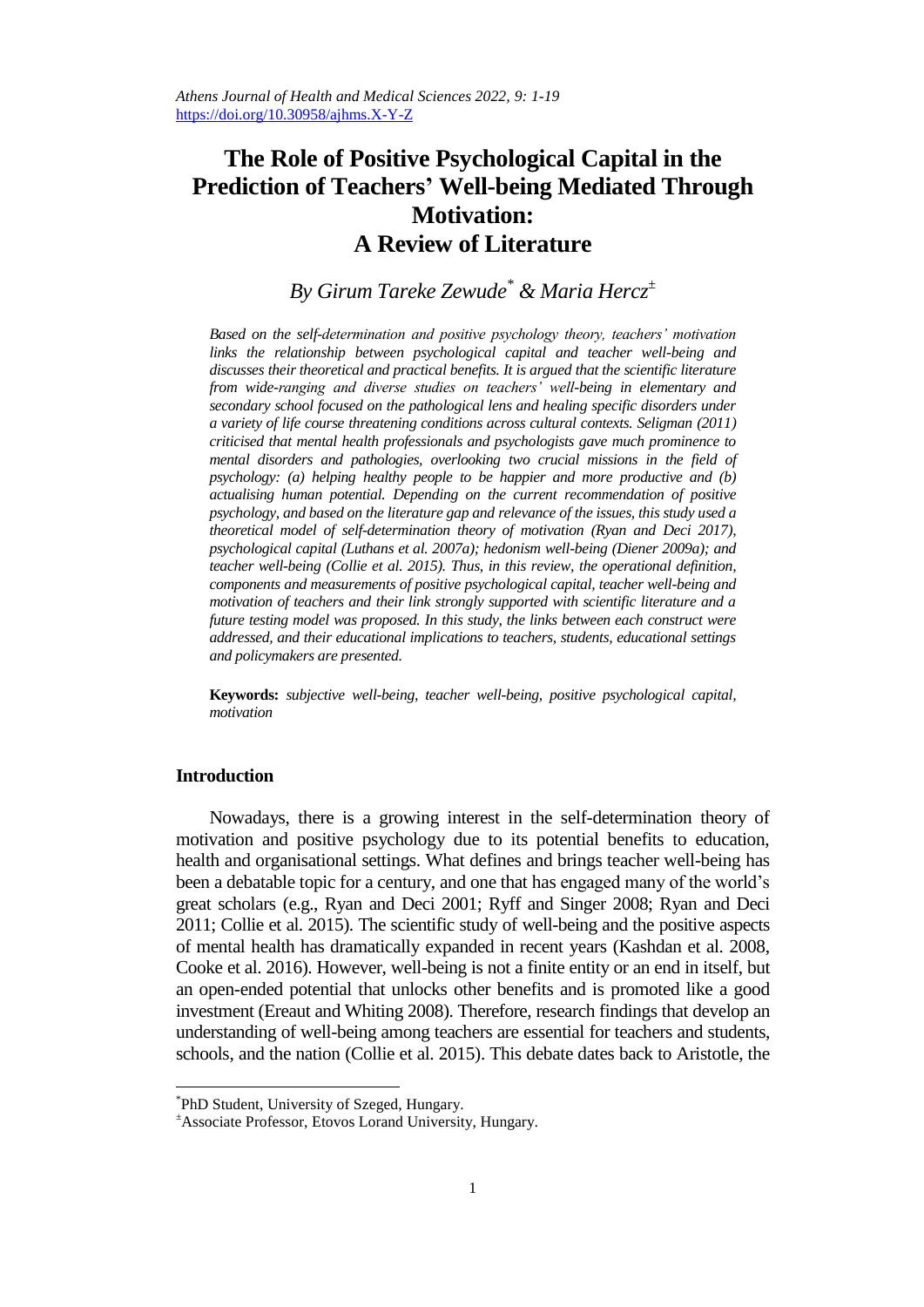famous founder of well-being, and the scientific debate continues today regarding how to operationalise and measure well-being.

To clarify the various well-being models, a link with motivation and psychological capital and a comprehensive model based on scientific literature will be essential to advancing future inquiry on education, health, and organisational settings.

Traditionally, teacher well-being has primarily been examined by focusing on the pathological aspect (Spilt et al. 2011). In addition, earlier researchers used psychological capital intervention strategies primarily focused on ameliorating stress and burnout (Çavuş and Gökçen 2015). Nowadays, the positive psychology movement inspired contemporary researchers to emphasise what is right with people and contributes to human flourishing and growth potential (Seligman and Csikszentmihalyi 2000, Carver and Scheier 2002, Snyder and Lopez 2009, Csikszentmihalyi 2014). However, the previously established models did not address or precisely measure employees' well-being (Collie et al. 2015). For instance, Diener (2009a) calls researchers to define and limit their research concept with work-related well-being using positive psychological capital (Gibson and Hicks 2018, Mangundjaya 2012, Youssef-Morgan and Luthans 2015).

The newly emerging concept in various fields of psychology is known as positive psychological capital (PsyCap). Nowadays, researchers and experts increasingly recognise the role and function of psychological capital and believe it to have the potential to attain optimal flourishing in workplaces. The practical utility of the model in the workplace continues to grow (Görgens-Ekermans and Herbert 2013).

Therefore, the current review has undertaken this opportunity to fill the gap of the previous literature concerning the three variables (teacher well-being, motivation and psychological capital). To delimit the scope of the review next, we describe the meanings, components, measurement and their implications to the students, teachers, policymakers, and organisations. Before discussing the main pillars of the review, the following guiding questions were raised to frame the focus on the collection of articles:

- 1. How have positive psychological capital, teacher well-being, and motivation been assessed in the research literature?
- 2. What role does psychological capital play, together with motivation, in predicting the well-being of teachers?
- 3. Does motivation mediate the relationship between psychological capital and teacher well-being?
- 4. What are the implications for studying teacher well-being for schools, teachers themselves, the policymakers, the students, and the possible roles for educational psychology?

## **Significance of the Review**

This review"s proposed comprehensive well-being model has many potential benefits to clinical, educational settings, and other organisations. Earlier research,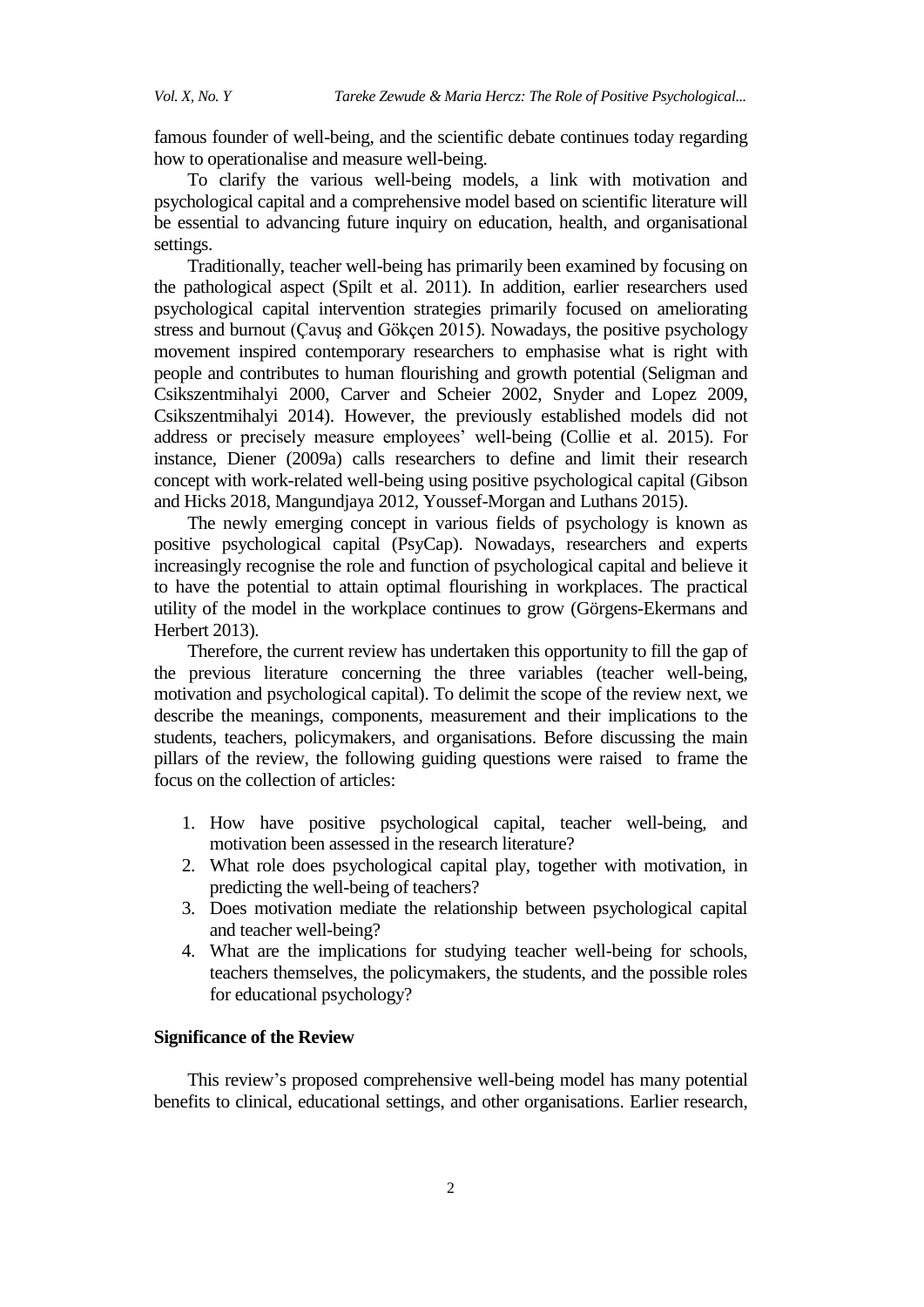once considered vital for well-being, has proven insufficient for attaining sustainable sources of competitive advantage and maintaining the welfare of humans across their lifespan. However, the birth of positive psychology currently focuses on individual and work-related well-being. Recently, scholars believed that teaching by its complex nature is affected by many potential factors. Therefore, the central investigation theme is their status of well-being (Diener 2009a, 2009b, 2009c, Ho et al. 2010) based on positive intervention (Luthans et al., 2015). Therefore, well-being expresses that positive psychology proposed the significant determinants and countless advantages gained through investing, controlling, developing, and managing psychological capital (Luthans et al. 2015). Thus, this new psychological capital approach to gaining a decisive advantage and result of harmony between major environmental factors on the one hand, and psychological capitals (resources) of teachers on the other. Recently, scholars in positive psychology, mental health, and behavioural sciences focused on teachers' wellbeing as an entire area of investigation (Collie 2014, Zewude and Hercz, 2021).

Nowadays, teacher well-being as an area of inquiry has several reasons. Firstly, it adds to the understanding of teachers' well-being to help to understand the factors that are of great concern to teachers and helps to create conducive school contexts to enhance their well-being (Hamre and Pianta 2010). Secondly, examining the most satisfying and rewarding teachers can better help to understand their attitudes toward school reforms and affirmative psychological intervention programs (Van Horn et al. 2004, Youssef-Morgan and Luthans 2015). Thirdly, academics square measure vital adults in children"s scholastic lives. There is some proof that teacher well-being, even indirectly, has potential effects on children"s socio-emotional adjustment and tutorial performance (Malmberg and Hagger 2009, Hamre and Pianta 2010). Fourth, in a current global world, the wellbeing of teachers plays a significant role in enhancing the current problem of teacher attrition, an ongoing issue in education contexts (Acton and Glasgow 2015). Last but not least, understanding teacher well-being is critical for teachers and students; there are still several gaps in the literature (Collie 2014). As a result, the present review contributes to the further development of a solid theory on comprehensive teachers" well-being for future empirical research, which has been lacking and has a significant contribution to the area of education and health settings.

These reviews provided helpful information to select applicable well-being models that address the individual and teacher work well-being. In addition, several pieces of literature have been conducted in the two dominant well-being approaches: eudemonic and hedonic. However, they did not address precisely the true work life of teachers and therefore there is a gap in the study. The present review attempted to address these limitations by evaluating a full range of published articles designed to operationalise well-being from a positive psychology and self-determination theory of motivation perspective.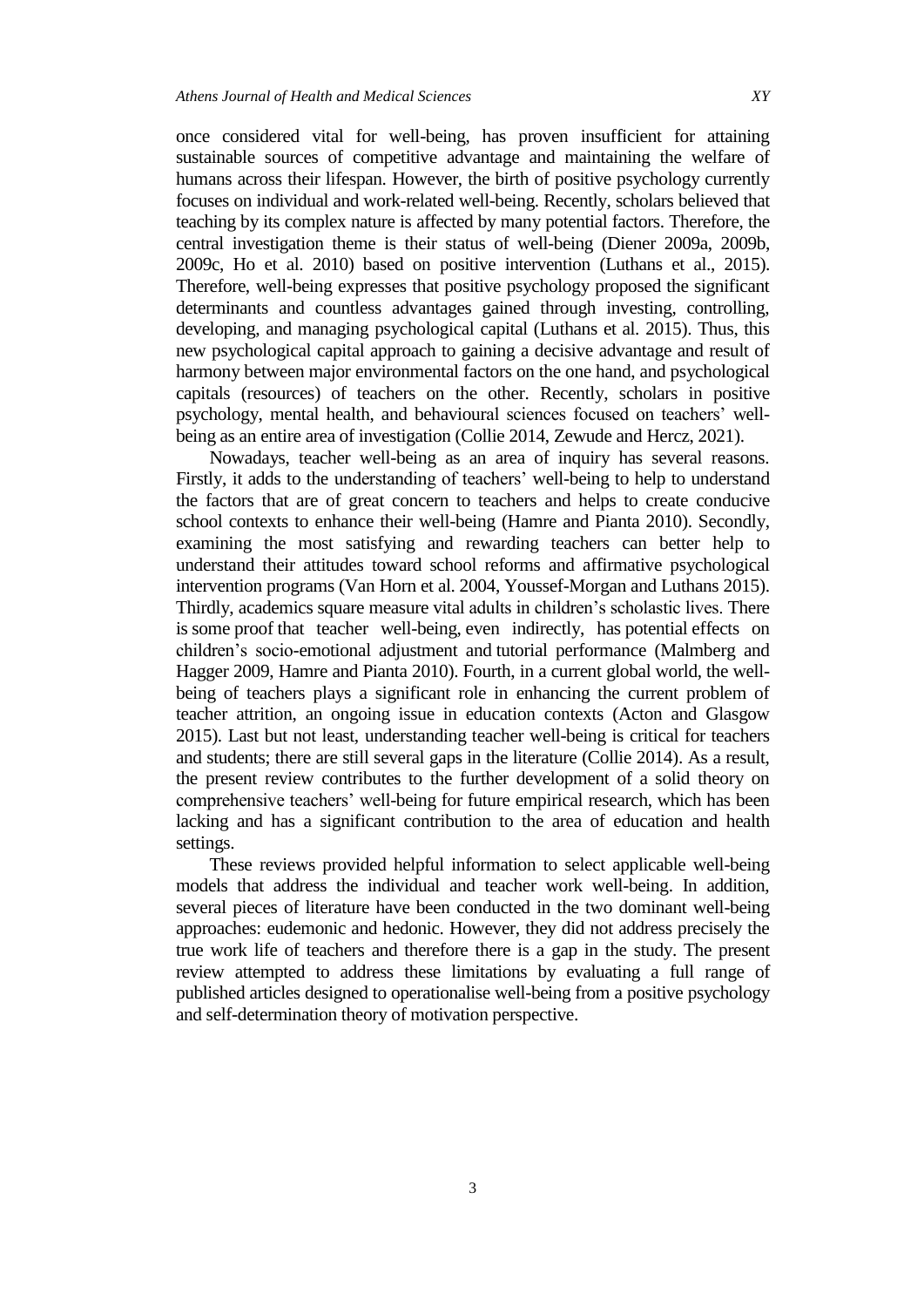#### **Methodology**

The terms psychological capital and teacher wellbeing; psychological capital and motivation; motivation and teacher well-being were searched in four databases, including Scopus, Google Scholar, Springer, and Eric. The search resulting from these databases include journals, books, articles, and theses publications. The review was conducted strictly following the association and relationships among these three constructs. The first results were well-being in which 765 documents were accessed. Second, PsyCap and motivation, 46 materials were accessed; thirdly, regarding psychological capital and motivation, 245 documents were found. These articles were then checked to determine if they explain the relationship between psychological capital, well-being, and motivation. Based on these, they met the inclusionary and exclusionary criteria. Nevertheless, 91 articles were used; however, in this review, seven (7) articles were the most widely used as a deliberate focus to achieve the intended objectives. Based on the articles" findings, this review focused on meanings, core components and measurements of teacher well-being, psychological capital and motivation and their implication discussed below.

#### **Review of Thematic Areas**

## *Well-being Approaches, Dimensions, and Measurements*

There has been a continual struggle within the diverse areas to accept and integrate scientifically-viable evidence on well-being into policy and practice (Huppert and Ruggeri 2017). This is due to the lack of a comprehensive wellbeing theoretical model developed by researchers. Over the last five decades, wellbeing has been conceptualised in various ways (e.g., Huppert and Ruggeri, 2017, Deci and Ryan 2008, Ryan and Deci 2011). For example, what is it that makes a good life desirable? What determines a high quality of well-being? Diener (2009c) answers these questions by explaining that a person feels and thinks their life is beneficial regardless of how others see it, which is called subjective well-being (Diener 2009c). Another question is that well-being has been defined and explored according to two broad psychological and historical traditions but distinct perspectives.

First, the eudaimonic well-being approach is known as psychological wellbeing, a six-dimensional model consisting of environmental mastery, autonomy, purpose in life, self-acceptance, personal growth and positive relations with others (Ryff and Keyes 1995). Psychological well-being is defined as psychological health achieved by functioning at an optimal level, fulfilling one"s potential, or realising one"s true nature (Ryff and Singer 2008). Regarding assessment, the eudemonic view of well-being assesses how well people live connected to their true selves (Ryff and Singer 2008).

Second, the hedonic well-being approach is subjective well-being, a tri-partite model consisting of positive affect, the absence of negative affect and satisfaction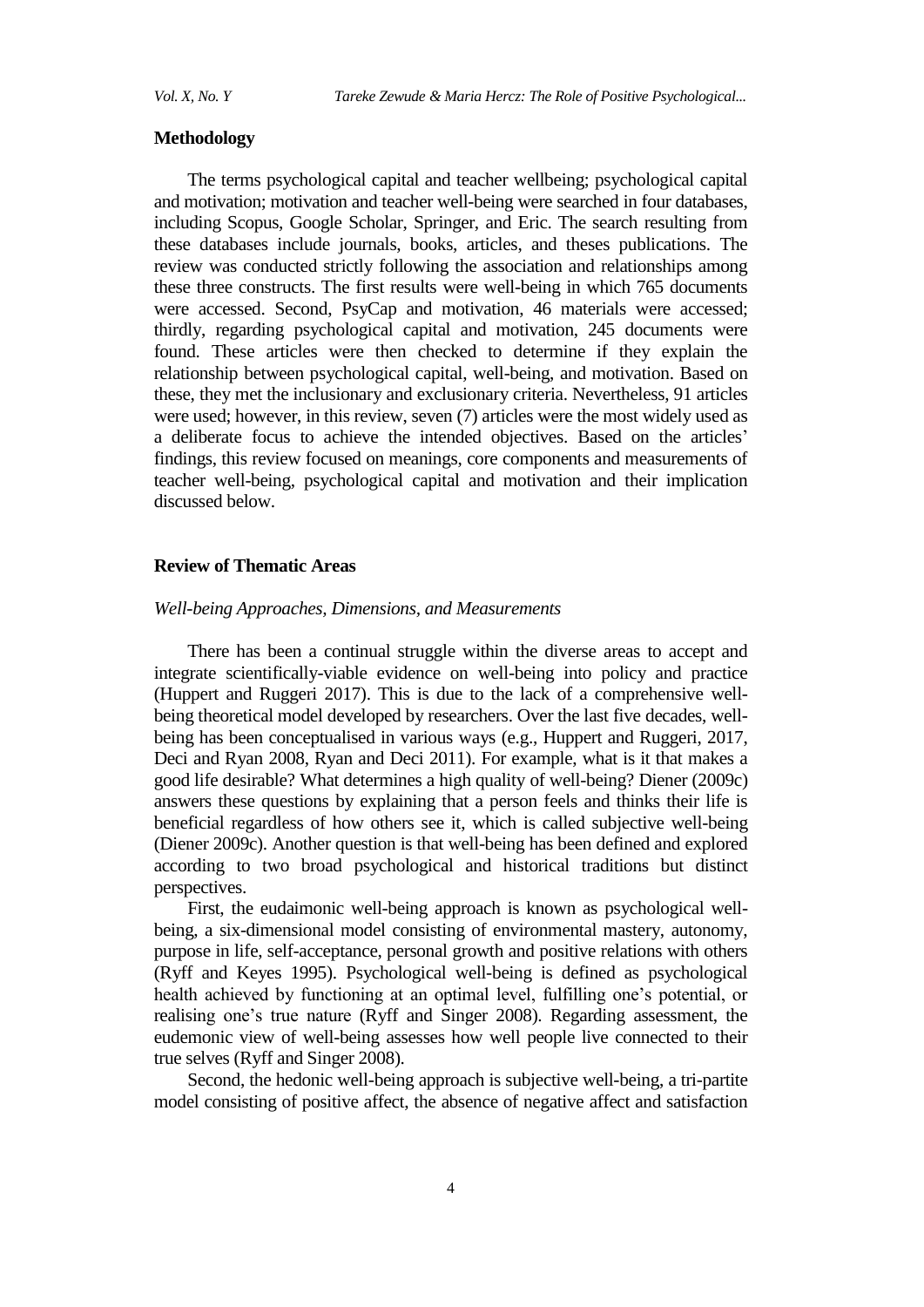with life, and a focus on pleasure and happiness (Ryan and Deci 2001). In contrast to the eudemonic view, the hedonic view (subjective well-being) equates wellbeing with happiness and is often operationalised as the balance between positive and negative affect (Ryan and Deci 2001) and longer and healthier life (Ryan and Deci 2011, Diener et al. 2015). The theorists of this perspective tend to conceptualise well-being in terms of all three of these core constructs. Subjective well-being is outlined as a broad class of phenomena that features people's emotional responses, domain satisfactions, and global judgments of life satisfaction (Diener 2009a). Diener"s work was focused on trying to describe who is happy, broadly? A different review of his work depicted the happy person as a "young, healthy, well-educated, well-paid, extroverted, optimistic, worry-free, religious, married person with high self-esteem, high job morale, modest aspirations, and of either sex" (Diener 2009b, 2009c). However, experts also noticed that "happiness" is not a single entity but can be broken down into elements (Diener 2009c). Diener et al. (1985) developed the most prominent hedonic well-being assessment, still now the most useful .

Third, the PERMA profiler well-being model developed by Seligman (2011) operationalises well-being into five components: positive emotions, engagement, relationships, meaning and accomplishment.

The fourth category of conceptualisations of well-being is school- and teacher-based well-being. Regarding the schools" context, Saaranen et al. (2007) has created the teachers' well-being includes four dimensions: the pupil/student, health care services, cooperation between school and homes, and school staff"s occupational well-being. However, due to a lack of proper assessment, Collie et al. (2015) proposed a tri-partite dimensional model to operationalise teacher wellbeing. These are:

#### Workload Well-being

Currently, known experts have increasingly called to examine well-being in different domain-specific contexts such as work-related domains (Diener 2009c, Collie et al. 2015).

For instance, Stanley (2018) found that of 3,750 teachers, one in every 83 teachers were "signed off" work on long-term sick leave due to anxiety and mental illness caused by work. Although, 76% of education professionals have experienced behavioural, psychological or physical symptoms due to their work (Stanley 2018). Three main potential risk factors have been mentioned in the UK multiple times (Stanley 2018). These are high workload (professionals dislike working in education); high levels of stress (more than two-thirds [67%] of education professionals describe themselves as stressed); the need for a better work/life balance (more than half of [58%] the education professionals typically work more than their contracted hours and experience difficulty achieving good work). The fact is that plenty of studies across different nations indicated that in Australia, 41%, in the UK, 67%, and the United States, 46% of 7,200 teachers report high levels of occupational stress (Cross 2018).

Therefore, its reduction is the main issue that would most improve or enhance employee well-being betterment of the teaching profession. Furthermore, significant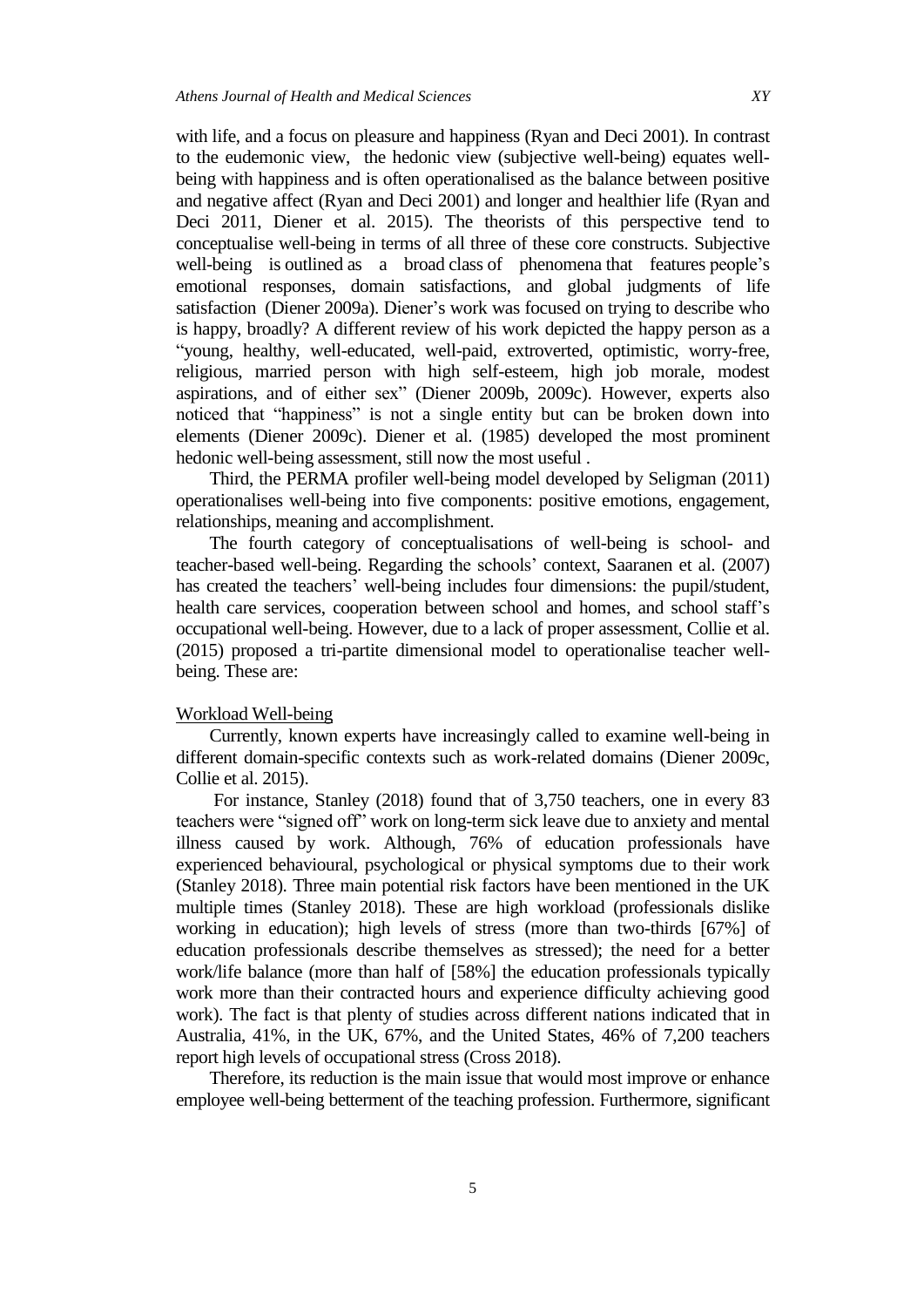evidence from the substantial body of scientific literature shows that one of the most remarkable features in psychology and in educational psychology in particular is work-related well-being, which is the most powerful indicator for determining overall life quality. This is essential for understanding individuals" outcomes at work, and is positively correlated with life experiences (Rath and Harter 2010, Collie et al. 2015).

## Organisational Well-being

Organisational well-being is defined as issues relating to teachers and instruction, relations and communication among staff and administrators, recognition gained from administrators and participation in decision-making (Collie et al. 2015). In the study by Collie (2014), teachers generally felt that the organisational-level aspects of their work positively influenced their well-being. Furthermore, she found that administrators could improve the well-being of teachers by creating a positive atmosphere in the school, ensuring teachers have input in decision-making and ensuring appropriate and constructive rules (Collie 2014).

## Student Interaction Well-being

Spilt et al. (2011) noted that stress is typically experienced when threatened goals greatly concern individuals. On the other hand, events that facilitate a highlyvalued goal elicit pleasant emotions and contribute to positive well-being. Besides, relationships with students can only be harmful or beneficial to the well-being of teachers when teachers have a need/desire for personal relationships with students (Day and Leitch 2001, Spilt et al. 2011). The *adult attachment model* of reciprocal caregiving and care-seeking is a more appropriate lens to view the teacher-student relationship. However, the standard attachment model that applies to education is a teacher as a caregiver and a student as a care-seeker (Riley 2009). Concerning this, the authors added that teacher-student relationships that are characterised by conflict and mistrust have harmful effects on children"s learning. What is more, there is little recognition of the internal needs that teachers themselves may have for positive, personal relationships with individual students (Hamre and Pianta 2010).

According to Collie et al. (2015), the three factors regularly examined at work are: work-related stress (relating to workload), organisational-level stress (relating to school-level issues), and student-related stress (relating to student behaviour) (Collie et al. 2015), and three well-validated subjective well-being constructs (life satisfaction, positive affect, and negative affect) (Diener 2009c). Aelterman et al."s (2007) empirical studies support that work stress, organisational-level stress, and student-related stress factors are also relevant for teacher well-being. However, Collie et al.'s (2015) model did not reflect the overall teacher's satisfaction in their life rather than focusing on work-related stress. As a result, we adopt the approach taken in the well-established six-component model (Diener 2009c, Collie et al. 2015). This binding model can be built upon previous theoretical and empirical work to determine the complex nature of teachers' work-related stress and the overall satisfaction of their life.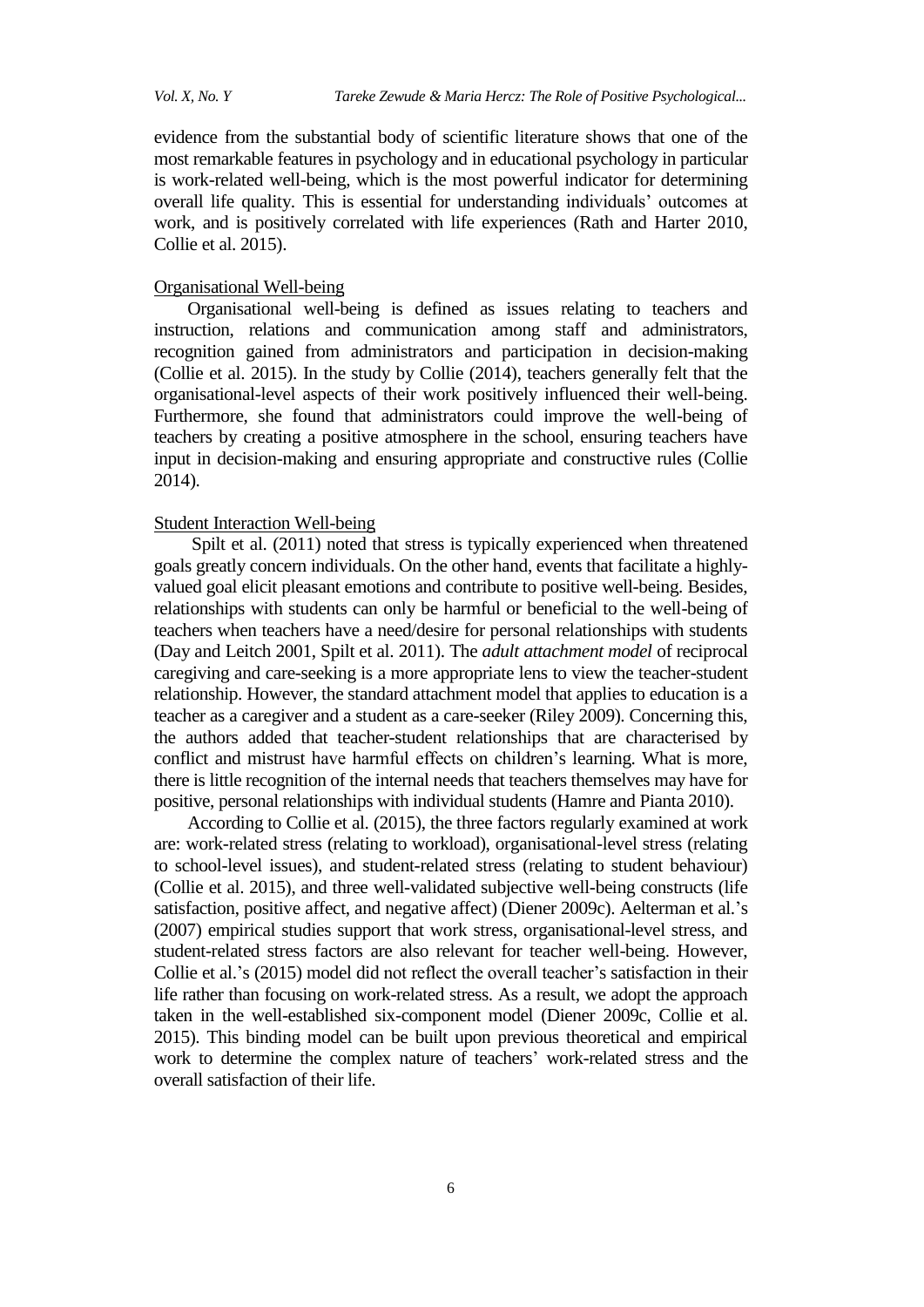Regarding the assessment of teacher well-being, (Collie et al. 2015) developed a teachers' evaluation of their experiences at work and the effects on their wellbeing using positive psychology. This involves asking teachers to rate the extent to which different aspects of their teaching work affect their well-being, and provides an advanced method for gaining insight into the core aspects of teaching work that affect teacher well-being (Collie 2014). An essential feature of this type of measure is that it highlights tangible factors that administrators and schools can address to better support teacher well-being (Collie 2014). More research findings suggest that there may be yield in examining teacher well-being through a multi-dimensional lens. Although the authors prove the inner structure of the size, our analyses even have practical implications. Collie et al. (2015) recommended that future research examine whether efforts designed to improve teacher well-being may give rise to changes in other teacher and student motivation and therefore outcomes.

Based on the arguments and various well-being models, it is very challenging to assess organisations and individuals. Therefore, in this review, we tend to depend upon the theory of positive psychology (Seligman 2011), self-determination theory of motivation (Ryan and Deci 2017), and the emerging theory of teacher well-being (Collie et al. 2015). Therefore, the present review study draws on research that proposes a combination of subjective well-being and teacher work well-being to give a more accurate and complete picture of teachers' well-being for future practical inquiry.

Regarding the assessment of hedonic well-being (subjective well-being) assessed through the satisfaction with life scale (SWLS) by Diener et al. (1985), the positive affect and negative affect (PANAS) scale was coined by Diener and Chan (2011). These instruments provide researchers with an overall score of participants" well-being that can be used to understand how an individual is generally faring (Collie 2014). However, they do not provide information about what specific aspects of the individual's life influenced his or her score of well-being, nor an understanding of well-being specifically related to work.

Several pieces of literature support the relationship and potential role of PsyCap to teacher well-being. For example, subjective well-being components like life satisfaction and positive affect are positively associated with psychological capital (Culbertson et al. 2010) and motivation (Ryan and Deci 2017). For example, (Mbatha 2016) indicated a positive relationship between psychological capital and subjective well-being, and high levels of psychological capital are associated with high levels of subjective well-being. On the other hand, Mbatha (2016) also found a significant positive correlation between hope and subjective well-being, hope and resilience, and subjective well-being and resilience.

#### *Psychological Capital or the HERO Model*

What will fundamentally change by having a highway advantage in the "teaching profession" and "teachers' well-being"? How can teaching organisations and individual teachers achieve enhanced complex problems in their profession and personal lives? This literature pointed out a newly emerging positive flourishing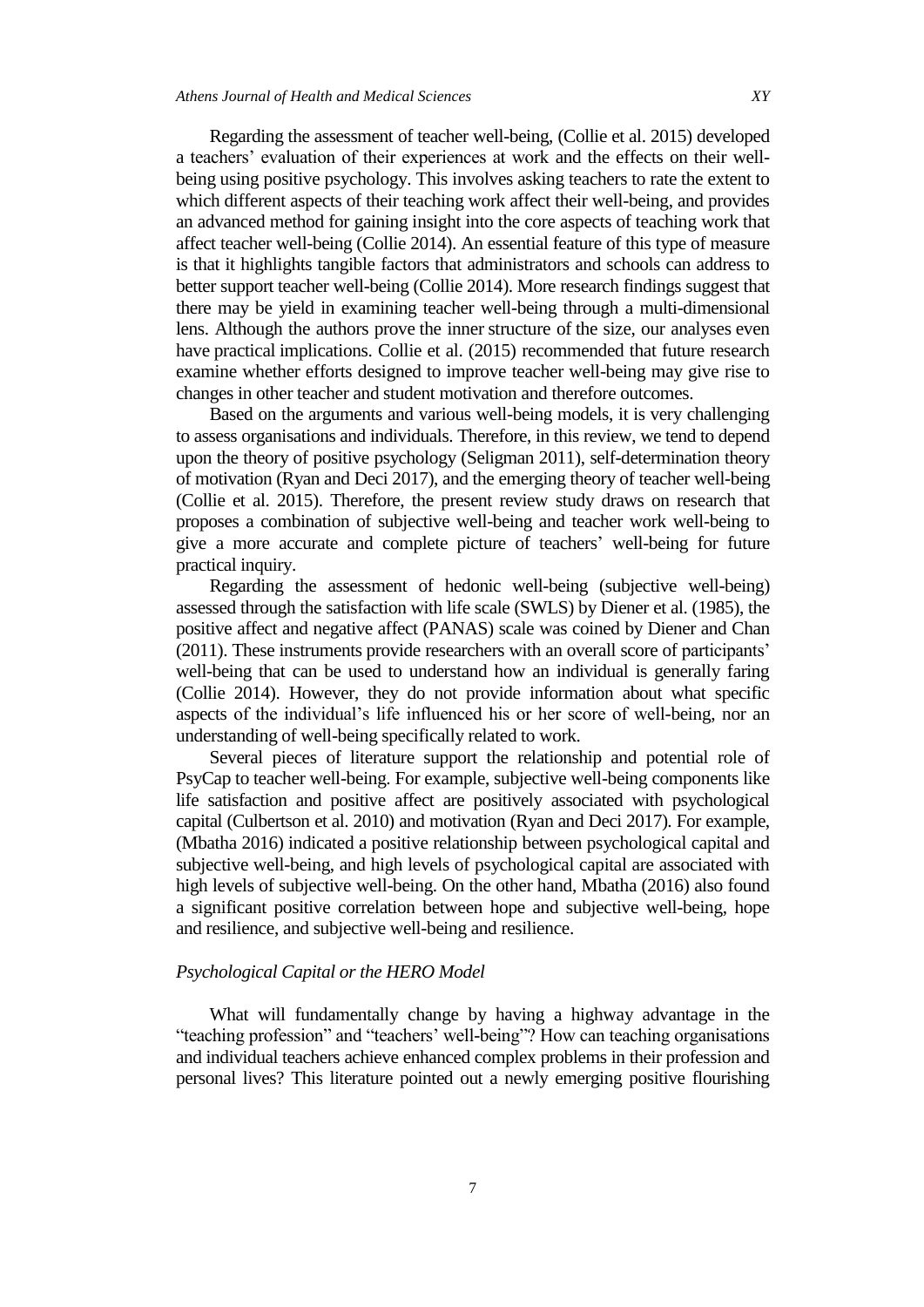theory to gain a decisive advantage for teachers and the teaching profession which is called positive psychological capital or psychological capital (PsyCap).

Various authors and sources synonymously use the terms "psychological capital" and "positive psychological capital". Luthans et al. (2015) broadly defined psychological capital as an individual"s positive psychological state of development explained by four dimensions: (1) redirecting paths to success and, if necessary, preserving them toward goals (hope); (2) the self-confidence to take responsibility for challenging tasks (efficacy); (3) when beset by adversity and troubles, bouncing back to attain success (resilience); and (4) by making positive attributions about succeeding now and in the future (optimism). Luthans (2002) also defined psychological capital as the study of applying positively-oriented psychological capacities and human resources that can be measured, developed, and effectively managed for performance improvement in today"s workplace. Psychological capital is also a positive psychological resource with four distinct constructs. These four PsyCap fundamental elements are: hope, efficacy, resiliency, and optimism, and together, serve as prominent resources that positively affect well-being (Youssef-Morgan and Luthans 2015). They travel together and interact work synergistically, producing differentiated manifestation over time and across context (Çavuş and Gökçen, 2015, Luthans et al. 2015, Burhanuddin et al. 2019).

Psychological capital is also seen as a resource that goes beyond *social capital* (relationships, networks) (Adler and Kwon 2002) and *human capital* (experience, knowledge, skills, and abilities (Van Marrewijk and Timmers 2002). However, it deals with "who you are here and now" and "who you can become" (Luthans et al. 2004, Youssef-Morgan and Luthans 2015). Since psychological capital is concerned about who the person is and who they can be through positive development in general (Luthans and Youssef 2004, Burhanuddin et al. 2019).

Popular literature distinguished the positive psychological capital from other positive constructs that already existed in organisational, industrial and personal development; popular literature focused on theoretical ground, empirical evidence, and valid and reliable measurement (Luthans et al. 2010).

The positive psychological capital construct of Luthans et al. (2007a) is an accurate and measurably reliable higher-order, latent multi-dimensional construct. Also, the theory of positive psychology has consistently demonstrated the link between PsyCap (hope, efficacy, resilience, and optimism: HERO) and employees' well-being (Mangundjaya 2012, Siu et al. 2015, Youssef-Morgan and Luthans 2015, Gibson and Hicks 2018), subjective well-being (Afzal et al. 2016), vocational well-being (Zhao and You 2019), academic motivation (Jafri 2017), employee productivity (Ganotice et al. 2016), and intrinsic motivation (Choi and Chang 2014). Rabenu et al. (2017) also added that PsyCap was found to have a healthy, positive, and direct correlation with well-being and performance.

Nowadays, researchers and experts increasingly recognise the role and function of psychological capital and are believed to have the potential to attain optimal flourishing in workplaces (Luthans et al. 2007b). Further, psychological capital as a whole should also contribute to well-being (Li 2018). Additionally, employees' self-efficacy also appears as an essential precursor of positive work-related wellbeing, such as health and job satisfaction (Van Seggelen and Van Dam 2016).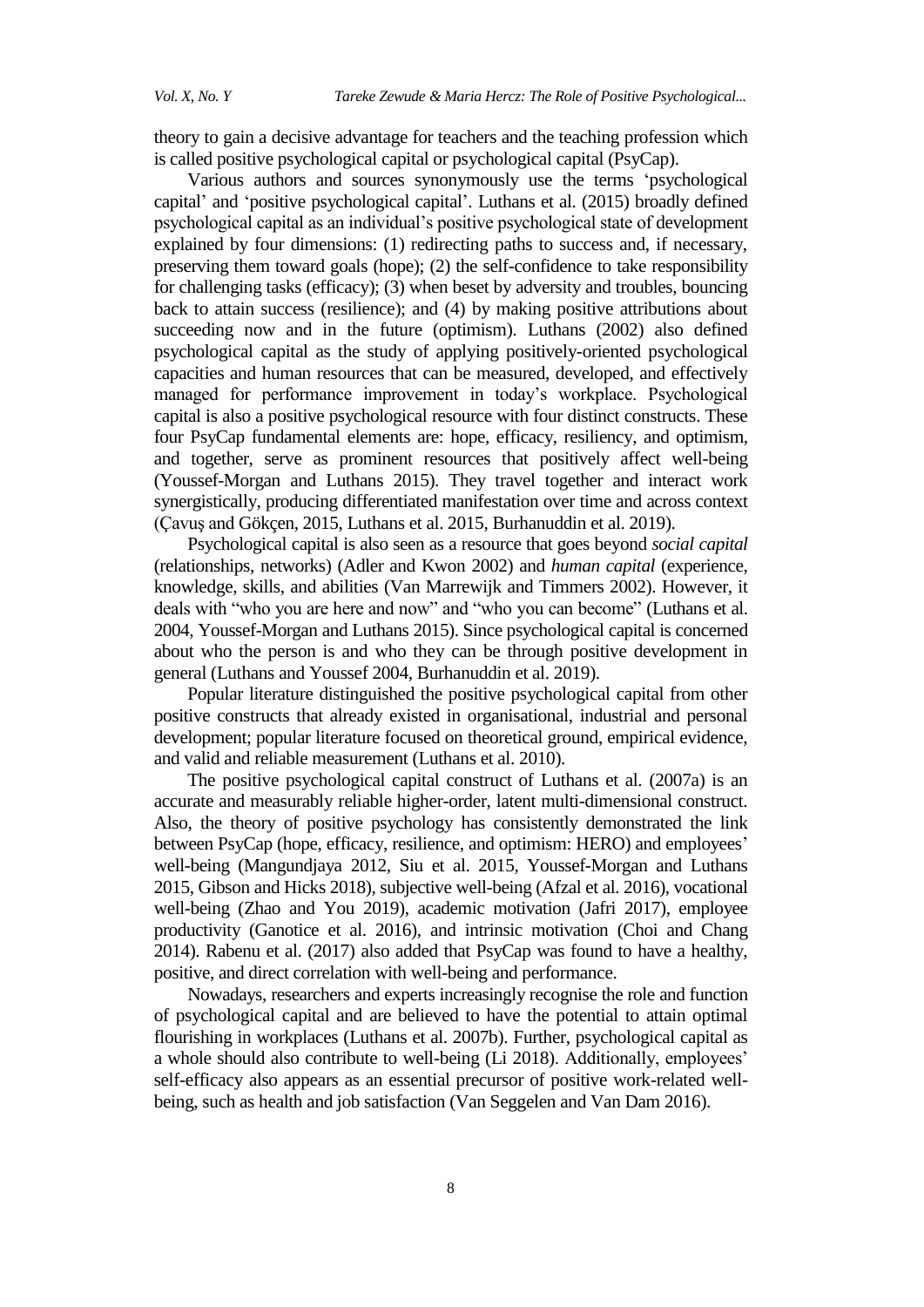Following the different inclusion criteria and a key role for positive psychology, Luthans and his colleagues founded the four psychological capacities or resources: hope, self-efficacy, resilience, and optimism (HERO), which are considered dimensions of psychological capital and are illustrated in Figure 1.



**Figure 1.** *The PsyCap Components (HERO Model; Selvaraj 2015)*

In terms of measuring psychological capital, Luthans et al. (2015) developed an empirically-validated and reliable psychological capital questionnaire in the workplace. The items used therein were originally drawn from validated published scales commonly used in positive psychology. These individual scales were used in previous studies in the workplace. Six items in their study questionnaire represent each of the four components that make up PsyCap. They adopted these items for the workplace from the following standard scales: (1) Hope (Snyder et al. 1996); (2) Efficacy (Parker 1998); (3) Resilience (Wagnild and Young 1993); and (4) Optimism (Scheier and Carver 1985). Therefore, PsyCap meets the criteria for valid measurement and openness to development, and a growing number of studies have demonstrated that it impacts the desired outcomes in the workplace (Luthans et al. 2007a, Youssef-Morgan and Luthans 2015). Luthans et al. (2015) reported the reliability of measures of psychological capital of the reliability using the Cronbach alphas for each of the four six-item adapted measures and the overall PsyCap measure for the four samples were (Luthans et al. 2015): hope (.72, .75, .80, .76); self efficacy (.75, .84, .85, .75); resilience (.71, .71, .66, .72); optimism (.74, .69, .76, .79); and therefore the overall PsyCap (.88, .89, .89, .89).

#### *Motivation*

Researchers vastly studied the concept of motivation and its associated constructs. Also, many empirical studies have examined the relationship between PsyCap and workplace outcomes. However, there has been no comparative research on the factors that may mediate the relationship between PsyCap and teacher well-being through motivation. In addition, there is evidence of the relationship between PsyCap and well-being. One dominant influential theory investigated broadly by scholars is the self-determination theory (SDT). However, some self-determination theory research has focused on the extreme ends of the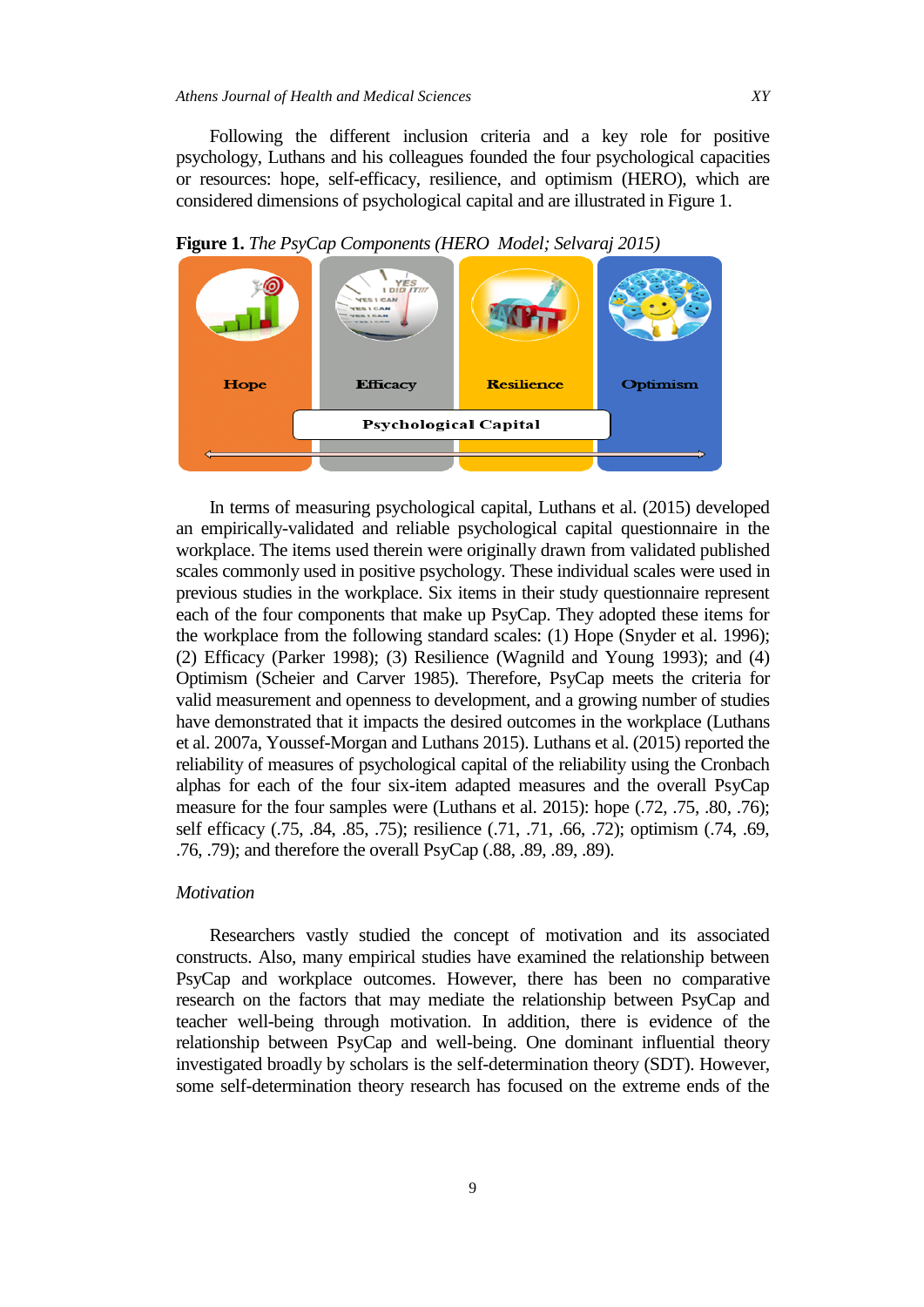continuum, focusing on extrinsic versus intrinsic motivation (Deci and Ryan 2000, Deci and Gagne 2005).

Ryan and Deci (2000), the founder of SDT, differentiates several types of motivation based on various goals or reasons that give rise to an act. Fernet et al. (2008), also based on SDT, define three broadly known motivations from low to high: amotivation, extrinsic motivation, and intrinsic motivation and psychometrically assess. Self-determined kinds of motivation have positive and negative consequences or outcomes. For example, intrinsic motivation and identified regulation result in positive effects, whereas external regulation, introjected regulation, and amotivation lead to negative results (Fernet et al. 2008). Additionally, intrinsic motivation enables individuals to develop internal psychological growth, integrate the personality, allow integration of psychological stability, and foster positive life processes (Ryan and Deci 2000), and the most positive determinants of a personal and higher level of well-being (Ryan et al. 2008). As a result, self-determined types of motivation in the workplace are associated with higher job satisfaction (Fernet et al. 2008) and better psychological capital (Ferraro et al. 2018). Chian and Wang (2008) also found how different motivations independently shape individuals' perceptions of well-being. Thus, teachers with high psychological capital tend to have high motivation, are more intrinsically motivated, have highly integrated regulation and have low introjected, external and amotivation.

**Figure 2.** *A Theoretical Model of the Relationship Between PsyCap (Luthans et al. 2015), Motivation (Ryan and Deci 2017), and Teachers' Well-being (Collie et al. 2015)*

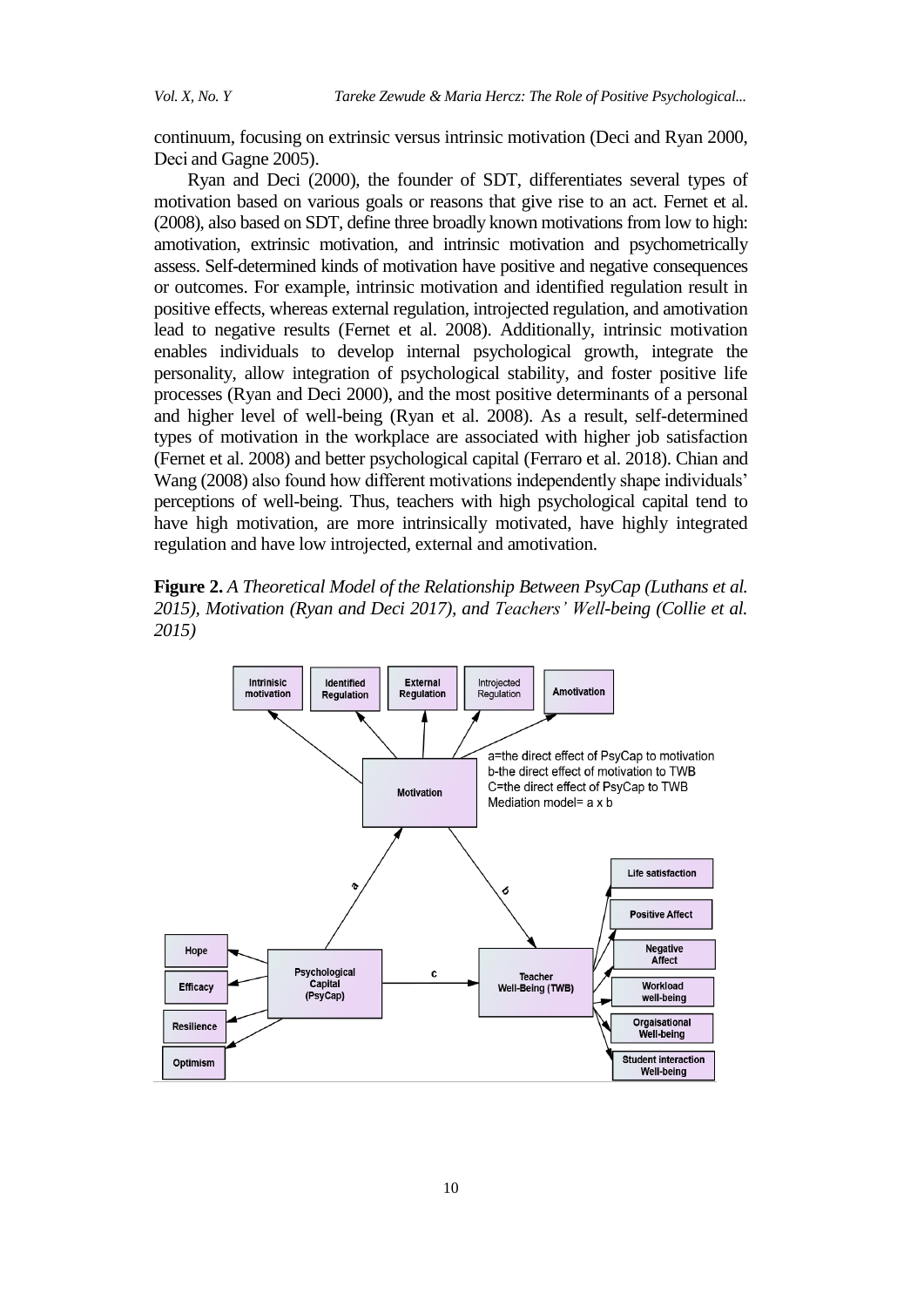In conclusion, SDT is the most noticeable and applicable theoretical model that links teachers" well-being and work task motivation. Moreover, SDT has innumerable benefits in acting toward fruitful results, such as parents, health care providers, religious leaders, managers, coaches, and teachers (Ryan and Deci 2000). Also, from the positive psychology perspective, PsyCap can predict work motivation and well-being (Ferraro et al. 2018, Fermiano Fidelis et al. 2021, Skhirtladze et al. 2019) and teacher well-being (Ryan and Deci 2000, Collie et al. 2015, Zewude and Hercz 2021). Consequently, this review was examined the proposed constructed theoretical frameworks displayed in Figure 2.

## **Conclusion**

In the last decades, psychologists and health professionals have devoted themselves to the weak sides and focused on healing specific disorders of human beings but generally ignored or failed to contribute to human strengths, flourishing, and optimum functioning. Findings from diverse literature on teachers' well-being in elementary and secondary school converged with striking regularity with a pathological lens and focused on healing specific disorders. However, exploring what makes teachers happy and flourish from a positive psychology and selfdetermination motivation perspective remains unresearched. Seligman criticised psychology"s problem-oriented approaches and perspective rather than helping healthy people be happy, productive and actualising full potential.

The rather debatable, general models and assessments of teacher well-being and its association with other variables will be supplemented with a piece of empirical and theoretical evidence appropriate for future inquiry. Nowadays, studies are limited, and more research needs to be done to link psychological capital and motivation interventions to teacher well-being. The positive psychological capital model focuses on different companies and organisations rather than educational institutions; however, research is needed on educational settings based on a positive psychology perspective. Regarding the assessment of PsyCap, motivation and teacher well-being assessments area also played a crucial role in that the instruments are cross-culturally validated. This review has addressed a clear and evidence-based causal mediation relationship to a rather vague model. To sum up, this review gives a clear picture of the teacher well-being model with other positive constructs that will hopefully become a guiding model for researchers in this new and applicable area.

#### *Educational Implications*

Based on the above review, we propose educational impacts on teachers' well-being for students, schools, and government policymakers. Unfortunately, there are few empirical and theoretical pieces of evidence on the role of positive psychological capital on teachers" well-being (Ross et al. 2012, Eurofound 2013, Kern et al. 2014, Mccallum et al. 2017, Kaur and Singh 2019, Malureanu and Enachi-Vasluianu 2019). Literature often describes teacher well-being in negative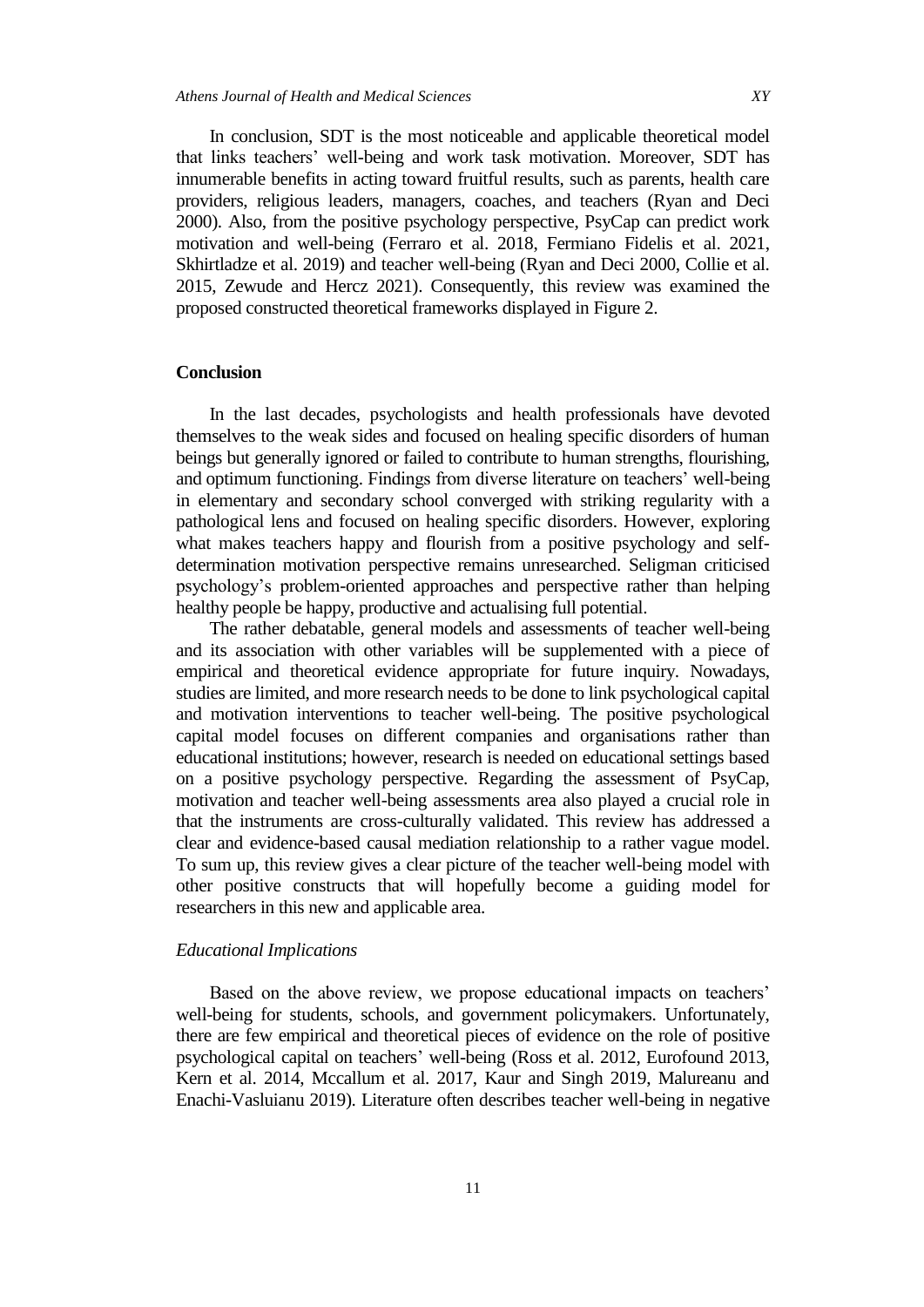terms, like how low mental health of teachers increases teacher stress, frustrations, and problems related to retention at the workplace, anxiety, mental health, and burnout (Kaur and Singh 2019).

Based on the above studies and of the present review, we propose the following implications and intervention strategies that help to enhance teachers' well-being using a positive psychological capital.

#### *Implications for Teachers*

Positive functioning is not merely extant stress; it conjointly entails thriving physically, mentally, socially, and professionally (Kern et al. 2014). Scholars conduct a few critical studies to promote teacher well-being. School factors and their well-being are deeply connected to the quality of their work and individual lives (Collie et al. 2015, Mccallum et al. 2017). Teacher wellbeing, therefore, is of critical importance to the future of education. To promote teacher well-being, teacher educators often have high-quality efficacy skills, a good sense of hope, and handle their problems systematically and strategically.

#### Strategies of Teachers Initiative and Professional Learning Activities

Kaur and Singh (2019) suggested the following strategies to enhance teacher well-being:

## Teachers' initiatives

Recreation sessions, reading a book, having time with family and friends, critical thinking approaches, management of emotions, mindfulness techniques, participation in sports activity, meditation and spending some time alone help to reduce stress levels and to support teachers in maintaining their well-being (Kaur and Singh 2019).

## Professional learning activities

Career development and professional learning activities enable professional growth and life satisfaction through professional collaboration. Develop a focus to include teachers' specific needs and professional learning programs, provide more focus on teacher"s holistic development, pleasure, happiness, and well-being, then we will be able to produce competent teachers (Kaur and Singh 2019).

#### Individual Teacher Well-being Strategies

The Meta-analysis study evidenced that teachers' personal qualities and abilities have contributed to promoting teacher wellbeing like aptitudes, beliefs, decision making, self-understanding, resilience, and flexibility (McCallum et al. 2017). According to Mccallum et al. (2017), the most flourishing teacher wellbeing interventions are:

- Reflection strategies for approaching expert practice.
- Mindfulness training to handle stress.
- Training psychology to build learning communities.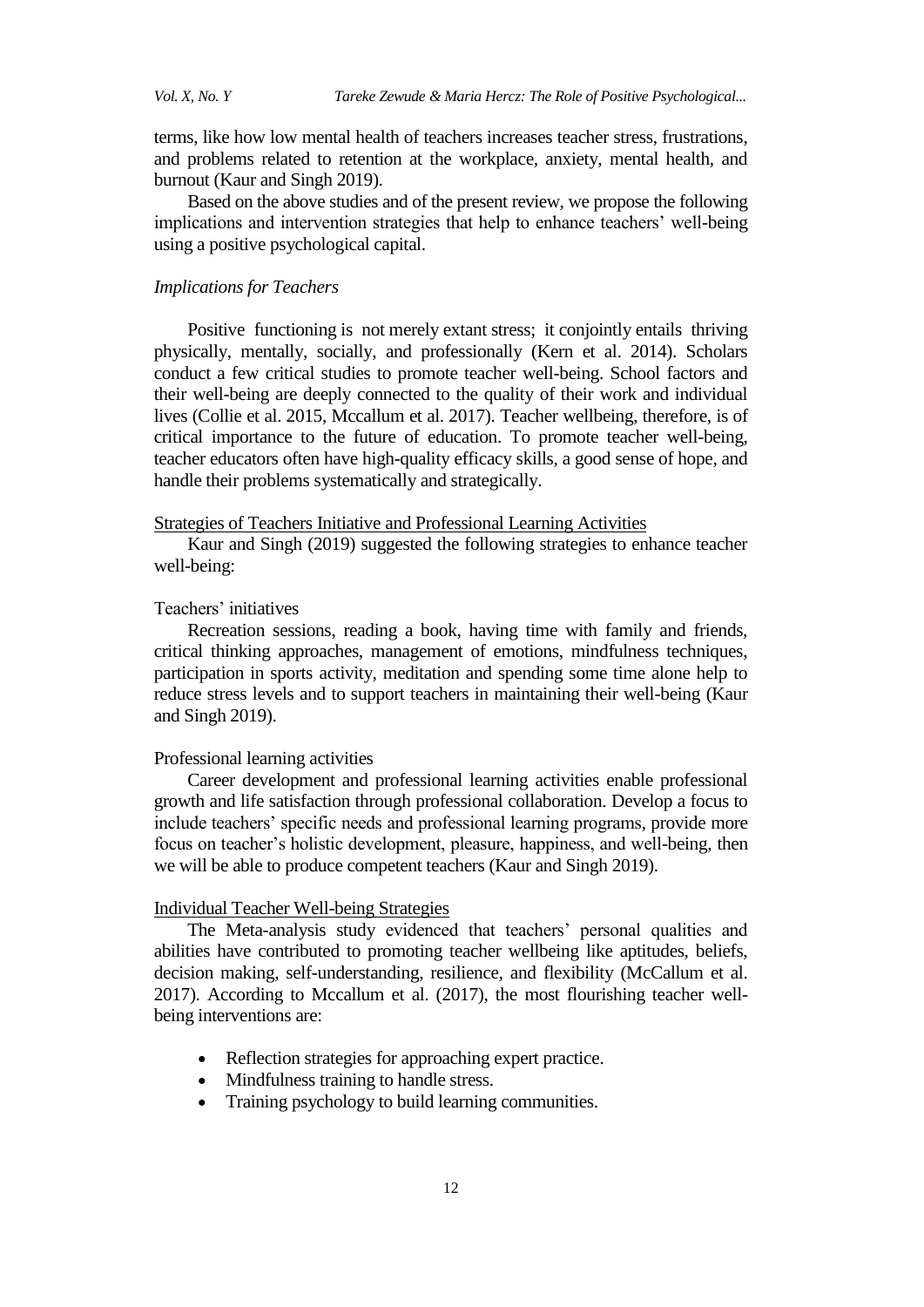- Increasing mindset approach to resolve problems.
- Self-care practices to restore when needed, celebrate achievements and success to feel valued.

## Positive Psychology Approaches or Strategies

Seligman's work on positive psychology has been well documented and promoted across the schooling and education sector (Mccallum et al. 2017). Concerning this, Kern et al. (2014) identified the associations between multiple aspects of employee wellbeing and three primary outcomes, including physical health, life satisfaction, and professional thriving using the PERMA model. In addition, Kern et al. (2014) found that "when lecturers do well across multiple successfulness domains, they are conjointly a lot of committed to the varsity, and a lot of happy with their health, life, and jobs."

### Resilience Strategies

Enhancement initiatives to advance teacher resilience have addressed the complex nature of teachers' work and interactions and equips teachers with adaptability to successfully respond to complex experiences (Mccallum et al., 2017).

#### *Implications for Schools/Universities*

There are a limited number of theoretical and empirical pieces of evidence in which teachers' well-being impacts the school or organisations (Ross et al. 2012, Kern et al. 2014, Kaur and Singh 2019, Malureanu and Enachi-Vasluianu 2019). However, in the above studies, teacher well-being, especially the positive aspect, has been overlooked. Therefore, on the basis of the studies mentioned above and of the present review, we propose the following intervention strategies for those schools that want to enhance teachers' well-being.

#### School-wide Positive Behaviour Interventions Supports

- Interactive school activities as a means of instruction to harmonise students' involvement with the group work promote and improve teachers' wellbeing (Malureanu and Enachi-Vasluianu 2019).
- A safe learning environment is supported by promoting tolerance and cooperation in school.
- Teachers should provide care and support to ensure healthy relationships among students and create a learning environment where everyone feels comfortable and safe leads to well-being (Malureanu and Enachi-Vasluianu 2019).
- The provision of simple, efficient, and valuable skills, staff in School-wide positive behavior ınterventions and supports: cooperative learning environment in the school creates a positive, supportive culture (Ross et al. 2012). Besides, a significant impact of school-wide positive behaviour ınterventions and supports on teacher well-being occurs through the development of team skills, collaboration, and positive relationships. In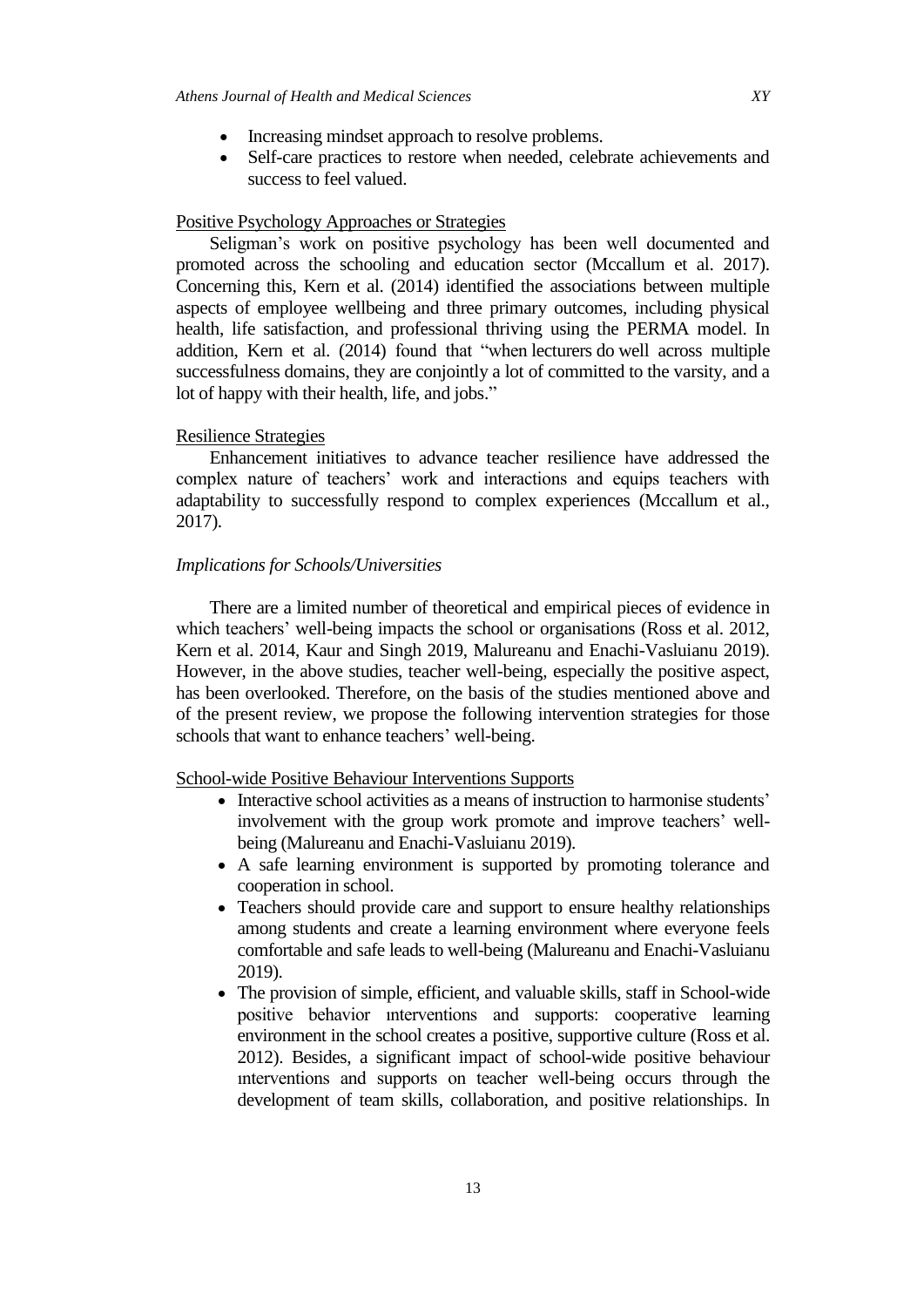addition, effective practices lead to teachers' feelings and the more supportive (Ross et al. 2012).

• The university context needs to be changed and improved to meet students' needs, foster students" psychological well-being, and impact teachers (Kibret and Tareke 2017).

## Institutional Initiatives

Teachers believed in streamlining planning and managing the pressures in teaching with the support of leaders and administrators. They emphasised that the organisational strategies should improve over time. They feel that new entrants in the profession need help to manage the workflow and pressures during their training and early career and stay committed to the job (Kaur and Singh 2019). Furthermore, teachers identified that the institution should:

- Provide a supportive work culture.
- Provide facilities to teachers to manage their well-being and personal growth.
- Develop a problem-solving culture at the workplace.
- Facilitate the development of teachers at vulnerable times.
- Provide a means of sharing best practices across schools (Kaur and Singh 2019).

#### *Implications for Students*

Teachers" well-being and positive psychological capital based on relevant educational psychology reviews have a pivotal role in students' academic educational intervention and effective coping strategies (e.g., Sharrocks 2014, Selvaraj 2015, Malureanu and Enachi-Vasluianu 2019).

Positive psychology intervention has important implications for students like designing strategies that focus on psychological capital. For example, hope, efficacy, resilience, and optimism are the leading strategies of subjective wellbeing and are some suggestions for consideration by college student teachers, personnel and administrators (Selvaraj 2015).

The outcomes of interactive strategies of promoting well-being are beneficial for the students: formation of positive identity, proper management of thoughts and emotions, the development of efficient learning abilities, all leading in the end to robust social integration and contribution (Malureanu and Enachi-Vasluianu 2019).

## *Implications for Policy Makers*

Educational policies are rooted in an overemphasis on institutional well-being leading to dangerous imbalances in teaching and teacher education across the globe (Margolis et al. 2014, Negash 2006). As a result, mindfulness-based wellness education programs in teacher education should be restructured, focusing on bringing present awareness to a teacher"s well-being. This program also supports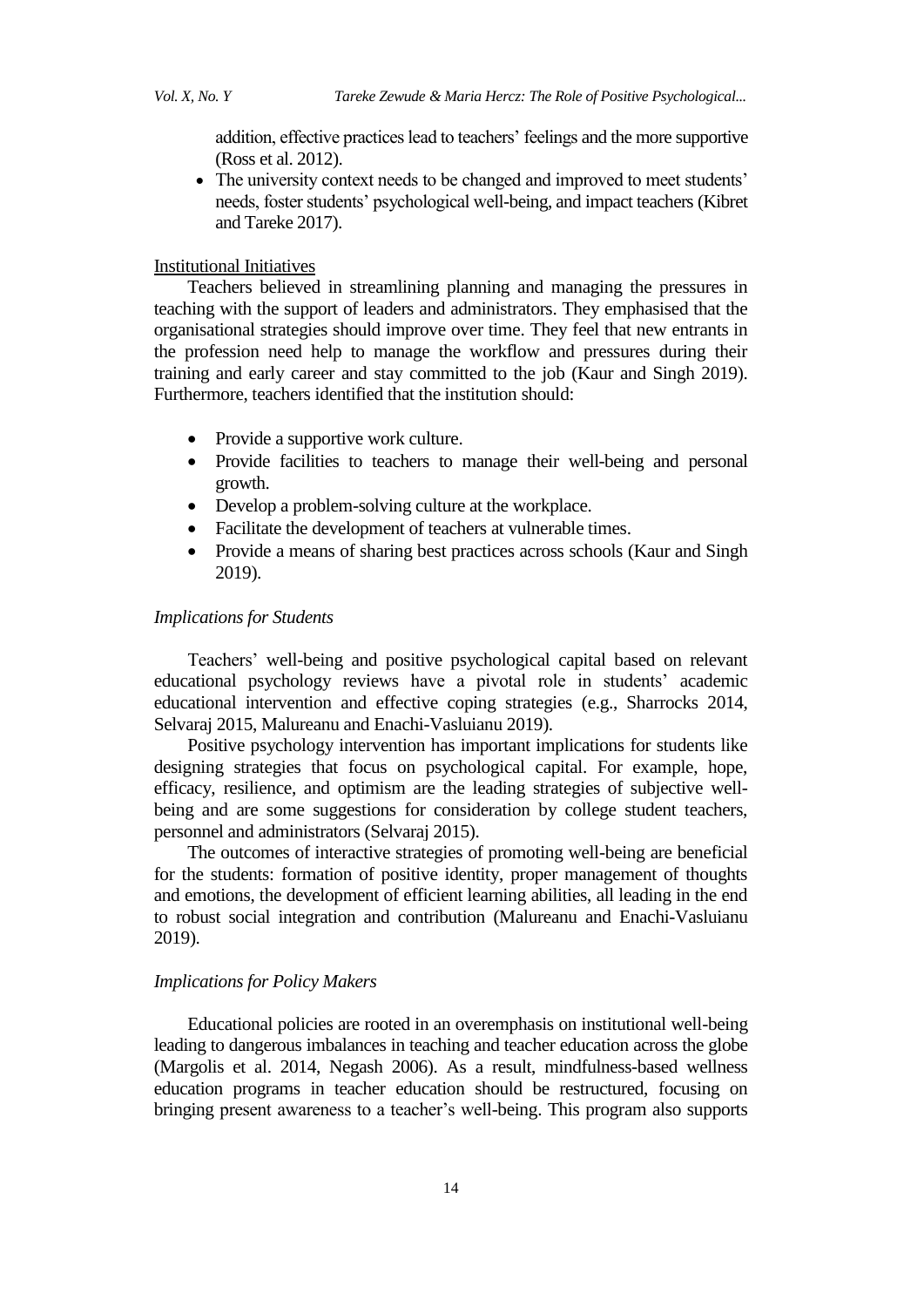teachers in developing their ability to regulate emotions and improve motivation and stress levels (Margolis et al. 2014). Regarding this, Mccallum et al. (2017) depicted that mindfulness-based wellness education will help promote resilience, energy, motivation, and teacher self-efficacy, producing positive outcomes for the individual teachers and the individual teachers at the community level.

There are different programs across the globe that are greatly enhancing teachers" well-being. For example, more intentionally linking of institutional concepts with the realities of the classrooms, supporting teaching as a clinical profession and encouraging pre-service teachers to reflect on areas of resistance to facilitate more immediate improvements to teacher well-being and quality (Margolis et al. 2014).

Other fantastic policy recommendations to enhance teacher well-being given by Eurofound (2013) which are policy interventions targeting the health, wellbeing, and safety of employees, employment quality, the average relationship of work and welfare, and conducive working conditions.

#### **References**

- Acton R, Glasgow P (2015) Teacher wellbeing in neoliberal contexts: a review of the literature. *Australian Journal of Teacher Education* 40(8): 99–114.
- Adler PS, Kwon S (2002) Social capital : prospects for a new concept. *The Academy of Management Review* 27(1): 17–40.
- Aelterman A, Engels N, Van Petegem K, Verhaeghe JP (2007) The well-being of teachers in Flanders: the importance of supportive school culture. *Educational Studies* 33(3): 285–297.
- Afzal A, Atta M, Malik NI (2016) Role of positive psychological capital in the prediction of emotions and subjective wellbeing among adolescents. *Journal of the Indian Academy of Applied Psychology* 42(1): 72–81.
- Burhanuddin NAN, Ahmad NA, Said RR, Asimiran S (2019) A systematic review of the psychological capital (psycap) research development: implementation and gaps. International *Journal of Academic Research in Progressive Education and Development* 8(3): 133–150.
- Carver CS, Scheier MF (2002) *Handbook of positive psychology*. Oxford University Press.
- Çavuş M, Gökçen A (2015) Psychological capital: definition, components and effects. *British Journal of Education, Society & Behavioural Science* 5(3): 244–255.
- Chian LKZ, Wang CKJ (2008) Motivational profiles of junior college athletes: a cluster analysis. *Journal of Applied Sport Psychology* 20(2): 137–156.
- Choi I-S, Chang Y-C (2014) Mediating effects of ıntrinsic motivation on the relationship between positive psychological capital, psychological empowerment and creativity. *Journal of the Korea Academia-Industrial Cooperation Society* 15(6): 3571–3586.
- Collie RJ (2014) *Understanding teacher well-being and motivation: measurement, theory, and change over time*. University of British Columbia.
- Collie RJ, Shapka JD, Perry NE, Martin AJ (2015) Teacher well-being: exploring its components and a practice-oriented scale. *Journal of Psychoeducational Assessment* 33(8): 744–756.
- Cooke PJ, Melchert TP, Connor K (2016) Measuring well-being: a review of ınstruments. *Counseling Psychologist* 44(5): 730–757.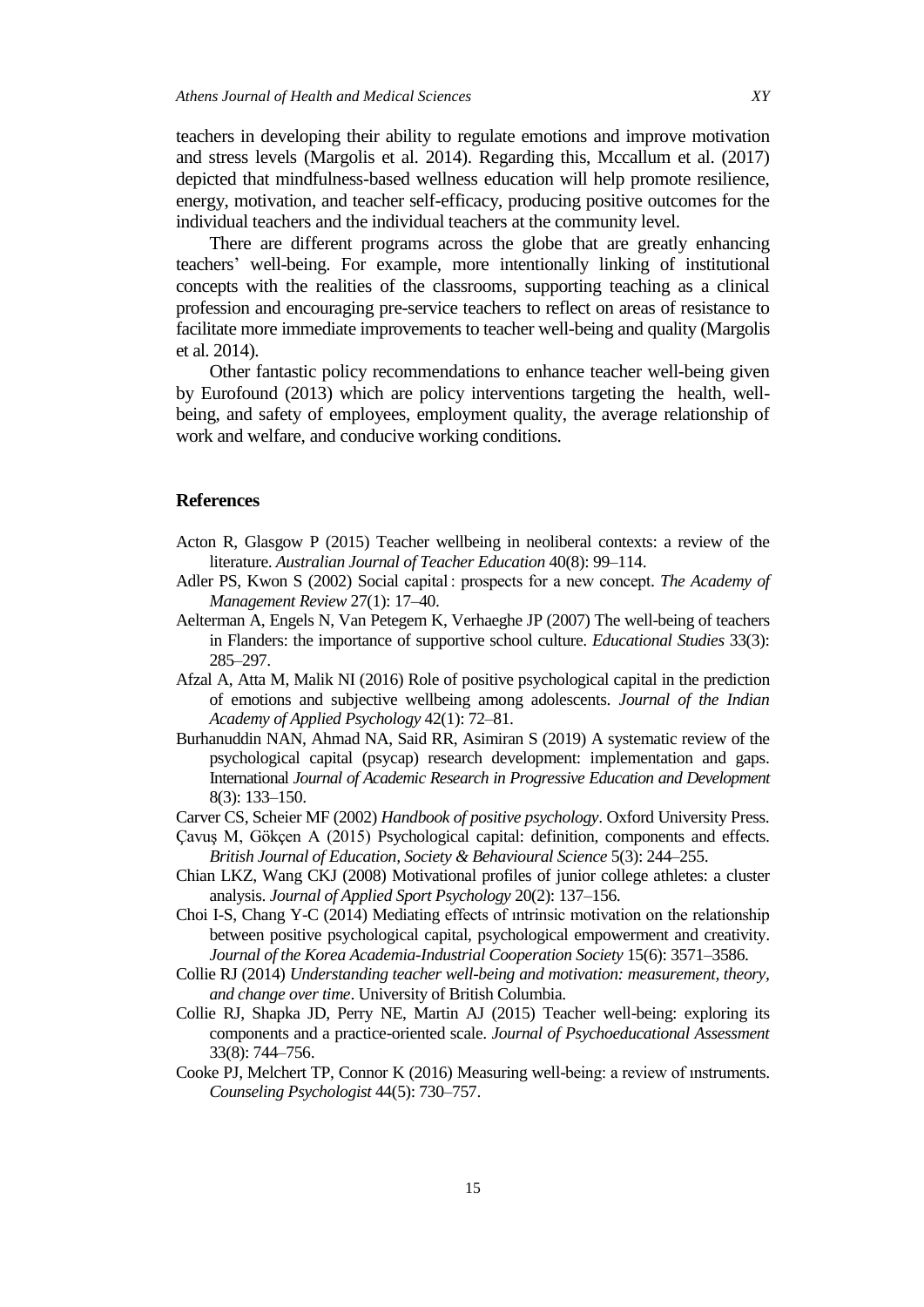- Cross D (2018) *Teacher wellbeing and its impact on student learning*. Australian Newspaper Headlines.
- Csikszentmihalyi M (2014) *Flow and the foundations of positive psychology: the collected works of Mihaly Csikszentmihalyi*. Dordrecht: Springer Science+Business Media.
- Culbertson SS, Fullagar CJ, Mills MJ (2010) Feeling good and doing great: the relationship between psychological capital and well-being. *Journal of Occupational Health Psychology* 15(4): 421–433.
- Day C, Leitch R (2001) Teachers' and teacher educators' lives: the role of emotion. *Teaching and Teacher Education* 17(4): 403-415.
- Deci EL, Gagne M (2005) Self-determination theory Organisations and work. *Journal of Organizational Behavior* 26(Oct): 331–362.
- Deci EL, Ryan RM (2000) The "what" and "why" of goal pursuits : human needs and the self-determination of behavior human needs and the self-determination of behavior. *Psychological Inquiry* 11(4): 227–268.
- Deci EL, Ryan RM (2008) Hedonia, eudaimonia, and well-being: an introduction. *Journal of Happiness Studies* 9(1): 1–11.
- Diener E (2009a) *Assessing well-being: the collected works of Ed Diener*. Volume 39. Springer.
- Diener E (2009b) *Culture and well-being: the collected works of Ed Diener*. Volume 38. Social Indicators Research Series.
- Diener E (2009c) *The science of well-being: the collected works of Diener*. Volume 37. Social Indicators Research Series.
- Diener E, Chan MY (2011) Happy people live longer: subjective well-being contributes to health and longevity. *Applied Psychology: Health and Well-Being* 3(1): 1–43.
- Diener E, Emmons RA, Larsen RJ, Griffin S (1985) The satisfaction with life scale. *Journal of Personality Assessment* 49(1): 71–75.
- Diener E, Oishi S, Lucas RE (2015) National accounts of subjective well-being. *American Psychologist* 70(3): 234–242.
- Ereaut G, Whiting R (2008) *What do we mean by "wellbeing"? And why might it matter?* London: Department for Children, Schools and Families.
- Eurofound (2013) *Health and well-being at work: a report based on the Fifth European Working Conditions Survey*. Eurofound.
- Fermiano Fidelis AC, Fernandes A, Rech J, Larentis F, Zanandrea G, Tisott PB (2021) Relationship between psychological capital and motivation: study ın health organizations of Southern Brazil. International *Journal for Innovation Education and Research* 9(3): 186–201.
- Fernet C, Sencal C, Guay F, Marsh H, Dowson M (2008) The work tasks motivation scale for teachers (WTMST). *Journal of Career Assessment* 16(2): 256–279.
- Ferraro T, Pais L, Moreira JM, Dos Santos NR (2018) Decent work and work motivation in knowledge workers: the mediating role of psychological capital. *Applied Research in Quality of Life* 13(2): 501–523.
- Ganotice FA, Yeung SS, Beguina LA, Villarosa JB (2016) In search for HERO among Filipino teachers: the relationship of positive psychological capital and work-related outcomes. *Asia-Pacific Education Researcher* 25(3): 407–414.
- Gibson A, Hicks R (2018) Psychological capital and core self-evaluations in the workplace: ımpacts on well-being. *International Journal of Psychological Studies* 10(2): 15.
- Görgens-Ekermans G, Herbert M (2013) Psychological capital: internal and external validity of the Psychological Capital Questionnaire (PCQ-24) on a South African sample. *SA Journal of Industrial Psychology* 39(2): a1131.
- Hamre BK, Pianta RC (2010) Early teacher-child relationships and the trajectory of children"s school outcomes. *Child Development* 72(2): 625–638.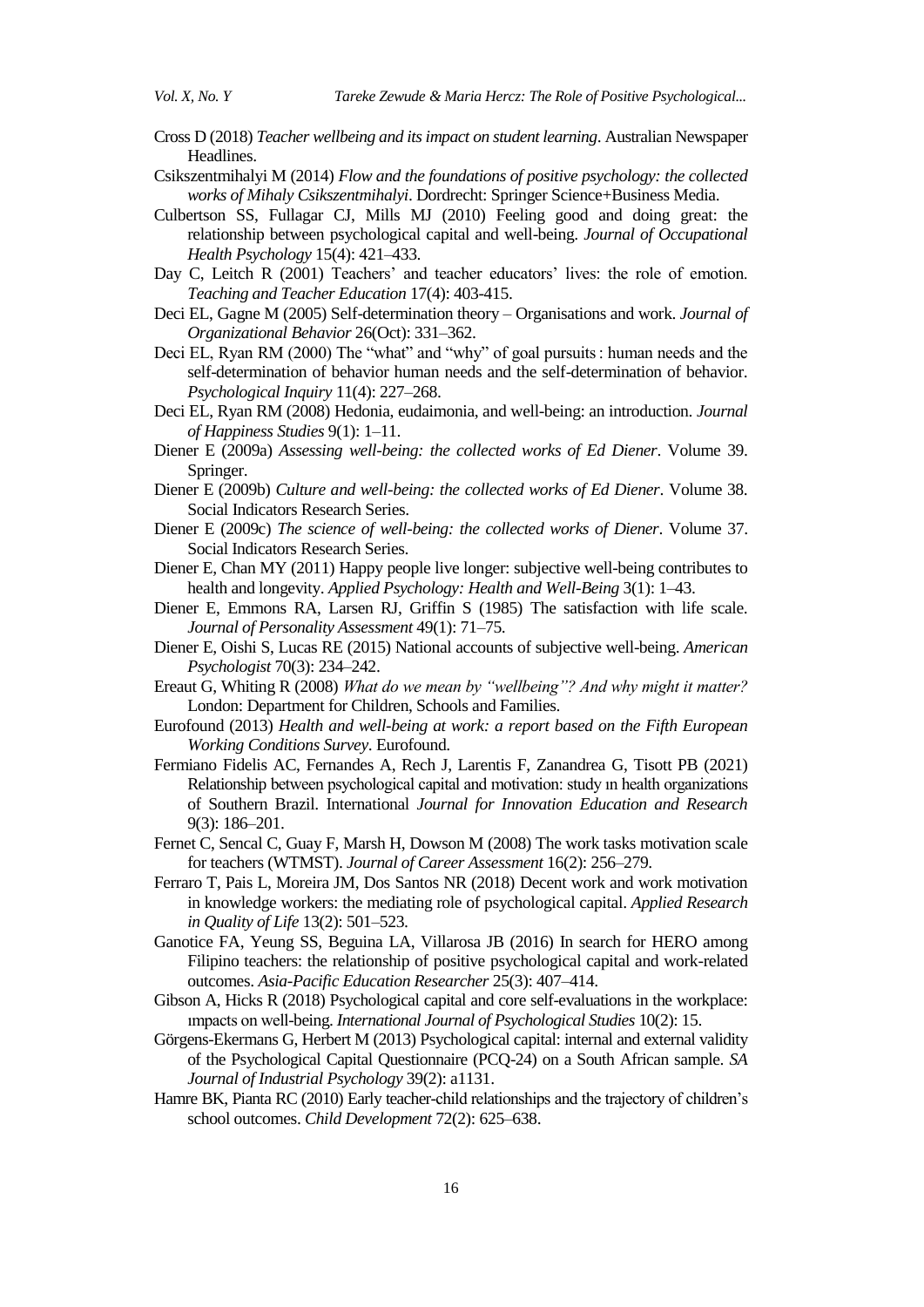- Ho MY, Cheung FM, Shu FC (2010) The role of meaning in life and optimism in promoting well-being. *Personality and Individual Differences* 48(5): 658–663.
- Huppert FA, Ruggeri K (2017) *Controversies in well-being: confronting and resolving the challenges*. Oxford Textbook of Public Mental Health.
- Jafri H (2017) Understanding ınfluence of psychological capital on student"s engagement and academic motivation. *Pacific Business Review International* 10(6): 16–23.
- Kashdan TB, Biswas-Diener R, King LA (2008) Reconsidering happiness: the costs of distinguishing between hedonics and eudaimonia. *Journal of Positive Psychology* 3(4): 219–233.
- Kaur M, Singh B (2019) Teachers" well-being: an overlooked aspect of teacher development. *Education and Self Development* 14(3): 25–33.
- Kern ML, Waters L, Adler A, White M (2014) Assessing employee wellbeing in schools using a multifaceted approach: associations with physical health, life satisfaction, and professional thriving. *Psychology* 5(6): 500–513.
- Kibret BT, Tareke G (2017) The contribution of ınstructor, peer and university support for promoting psychological well-being among students in the Amhara regional universities. *Clinical and Experimental Psychology* 3(2): 1000154.
- Li Y (2018) Building well-being among university teachers: the roles of psychological capital and meaning in life. *European Journal of Work and Organizational Psychology* 27(5): 594–602.
- Luthans F (2002) The need for and meaning of positive organisational behavior. *Journal of Organizational Behavior* 23(6): 695–706.
- Luthans F, Avey JB, Avolio BJ, Peterson SJ (2010) The development and resulting performance ımpact of positive psychological capital. *Human Resource Development Quarterly* 21(1): 41–67.
- Luthans F, Avolio BJ, Avey JB, Norman SM (2007b) Positive psychological capital: measurement and relationship with performance and satisfaction part of the management sciences and quantitative methods commons. *Personnel Psychology* 60(3): 541–572.
- Luthans F, Luthans KW, Luthans BC (2004) Positive psychological capital : beyond human and social capital. *Business Horizons* 47(1): 45–50.
- Luthans F, Youssef CM (2004) Investing in people for competitive advantage. *Organizational Dynamics* 33(2): 1–36.
- Luthans C, Youssef M, Avolio BJ (2007a) *Psychological capital: developing the human competitive edge*. Oxford University Press.
- Luthans C, Youssef M, Avolio BJ (2015) *Psychological capital: developing the human competitive edge*. New York: Oxford University Press.
- Malmberg LE, Hagger H (2009) Changes in student teachers" agency beliefs during a teacher education year, and relationships with observed classroom quality, and day-today experiences. *British Journal of Educational Psychology* 79(4): 677–694.
- Malureanu F, Enachi-Vasluianu L (2019) Strategies of promoting well-being in school activities in the Romanian educational system. Society. Integration. Education. In *Proceedings of the International Scientific Conference*, 2, 311.
- Mangundjaya W (2012) The impact of workplace well-being and psychological capital to the ındividual readiness for change. In *Proceedings of the 4th Asian Psychological Association*. March, 1–18.
- Margolis J, Hodge A, Alexandrou A  $(2014)$  The teacher educator's role in promoting institutional versus individual teacher well-being. *Journal of Education for Teaching* 40(4): 391–408.
- Mbatha FN (2016) *Exploring the relationship between psychological capital, subjective*  well being and performance of professional nurses within Uthungulu District *municipality in KwaZulu-Natal, South Africa*. Unıversity of KwaZulu-Natal.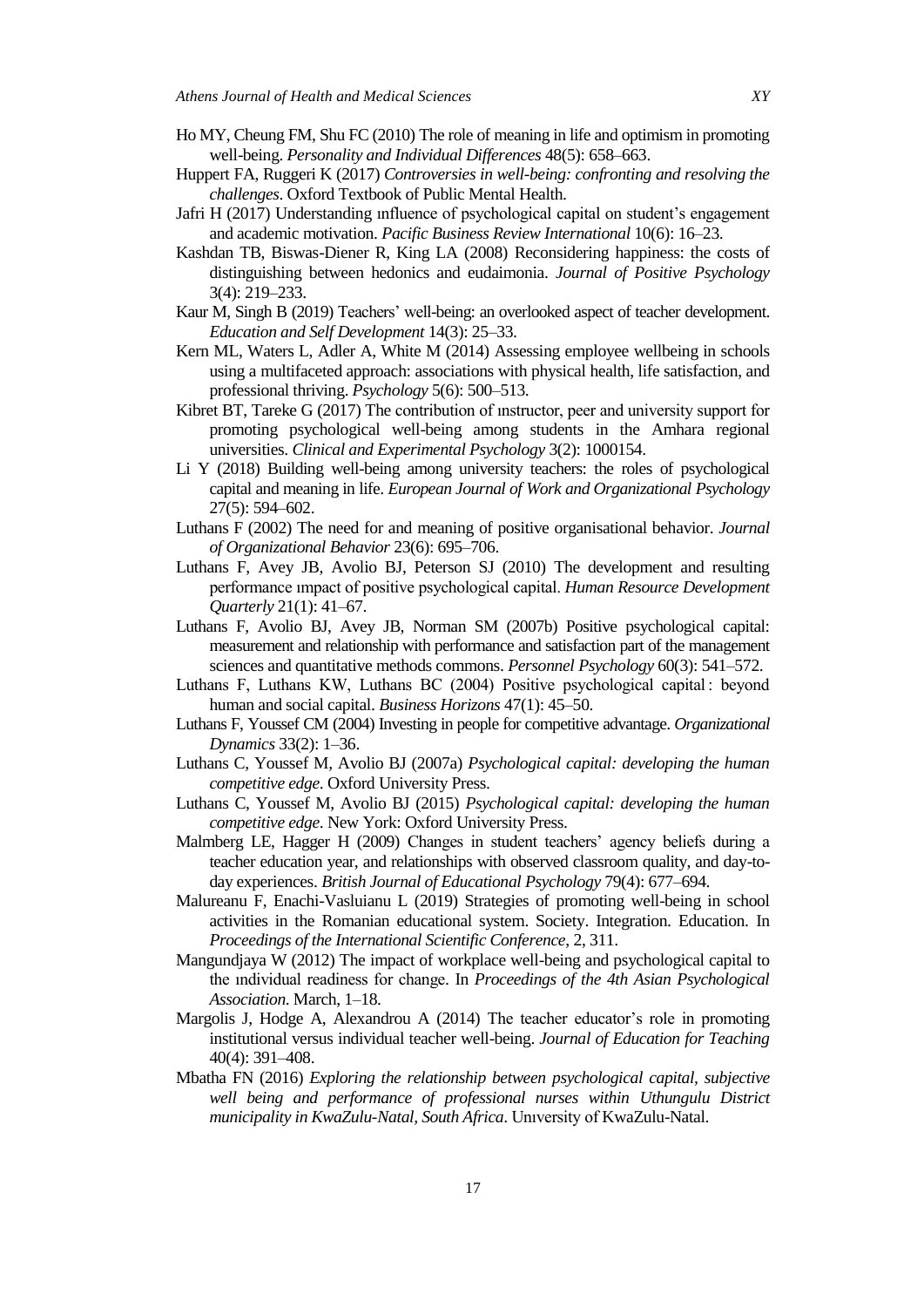- Mccallum F, Price D, Graham A, Morrison A (2017) *Teacher well-being: a review of the literature*. AiS Report. The University of Adelaide, Australia.
- Negash T (2006) Education in Ethiopia: from crisis to the brink of collapse. In *Nordiska Afrikainstitutet Discussion Paper*, volume 33.
- Parker SK (1998) Enhancing role breadth self-efficacy: the roles of job enrichment and other organisational interventions. *Journal of Applied Psychology* 83(6): 835–852.
- Rabenu E, Yaniv E, Elizur D (2017) The relationship between psychological capital, coping with stress, well-being, and performance. *Current Psychology* 36(4): 875–887.
- Rath T, Harter J(2010) *The five essential elements of well-being*. Washington, DC, USA.
- Riley P (2009) An adult attachment perspective on the student-teacher relationship  $\&$ classroom management difficulties. *Teaching and Teacher Education* 25(5): 626–635.
- Ross SW, Romer N, Horner RH (2012) Teacher well-being and the implementation of school-wide positive behavior interventions and supports. *Journal of Positive Behavior Interventions* 14(2): 118–128.
- Ryan RM, Deci EL (2000) Self-determination theory and the facilitation of intrinsic motivation, social development, and well-being. *American Psychologist* 55(1): 68–78.
- Ryan RM, Deci EL (2001) On happiness and human potentials: a review of research on hedonic and eudaimonic well-being. *Annual Review of Psychology* 52(1): 141–166.
- Ryan RM, Deci EL (2011) A self-determination theory perspective on social, ınstitutional, cultural, and economic supports for autonomy and their importance for well-being. In Chirkov et al. (eds.), *Human Autonomy in Cross-Cultural Context, Cross-Cultural Advancements in Positive Psychology*, volume 1, issue V.I., 45–64.
- Ryan RM, Deci EL (2017) *Self-determination theory: basic psychological needs in motivation, development, and wellness*. New York: The Guilford Press.
- Ryan RM, Huta V, Deci EL (2008) Living well: a self-determination theory perspective on eudaimonia. *Journal of Happiness Studies* 9(1): 139–170.
- Ryff CD, Keyes CL (1995) The structure of psychological well-being revisited. *Journal of Personality and Social Psychology* 69(4): 719–727.
- Ryff CD, Singer BH (2008) Know thyself and become what you are: a eudaimonic approach to psychological well-being. *Journal of Happiness Studies* 9(Oct): 13–39.
- Saaranen T, Tossavainen K, Turunen H, Kiviniemi V, Vertio H (2007) Occupational wellbeing of school staff members: a structural equation model. *Health Education Research* 22(2): 248–260.
- Scheier MF, Carver CS (1985) Optimism, coping, and health: assessment and implications of generalised outcome expectancies. *Health Psychology: Official Journal of the Division of Health Psychology* 4(3): 219–247.
- Seligman M (2011) *Flourish a visionary new understanding of happiness and well-being*. Free Press.
- Seligman MEP, Csikszentmihalyi M (2000) Positive psychology: an introduction. *American Psychologist* 55(1): 5–14.
- Selvaraj PR (2015) *Using positive psychological capital to predict mental health in college students: ımplications for counseling and higher education*. Ohio University.
- Sharrocks L (2014) School staff perceptions of well-being and experience of an intervention to promote well-being. *Educational Psychology in Practice: Theory, Research and Practice in Educational Psychology* 30(1): 19–36.
- Siu OL, Cheung F, Lui S (2015) Linking positive emotions to work well-being and turnover ıntention among Hong Kong police officers: the role of psychological capital. *Journal of Happiness Studies* 16(2): 367–380.
- Skhirtladze N, Van Petegem S, Javakhishvili N, Schwartz SJ, Luyckx K (2019) Motivation and psychological need fulfilment on the pathway to identity resolution. *Motivation and Emotion* 43(6): 894–905.